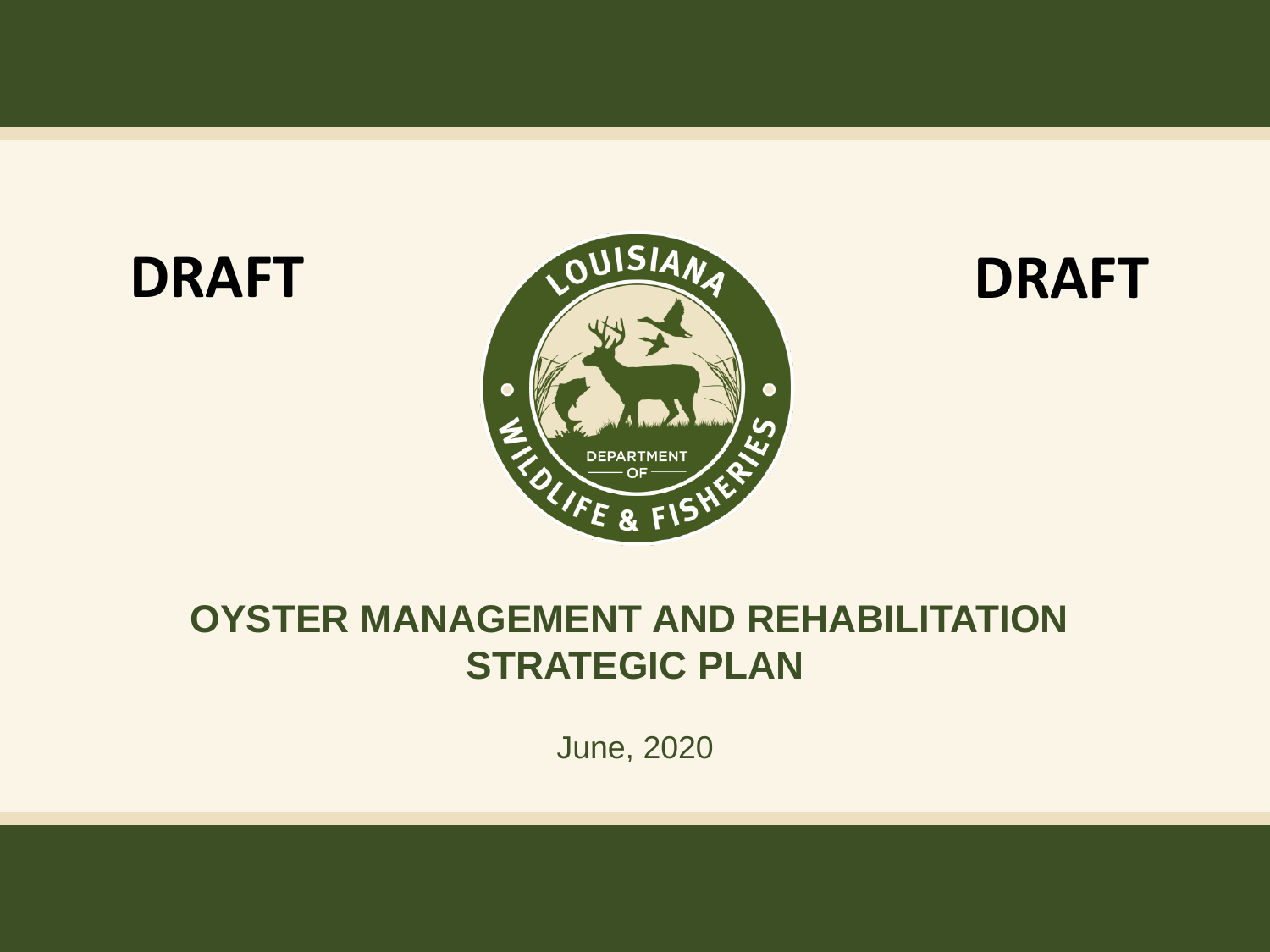## **Challenges Facing Oysters**

- Oyster resources at all-time lows on public oyster areas
- Reduced resource availability leads to:
	- Decreased opportunities for all fishery participants (fishermen, dealers, processors, etc.)
	- Decreased seed oysters for transplant to oyster leases
	- Decreased ecosystem services provided by healthy oyster reefs
- Changing environmental conditions making oyster survival difficult in some areas where oyster productivity was traditionally high
- Changing conditions are leading to spatial conflicts between oyster industry interests and other users of the coastal zone



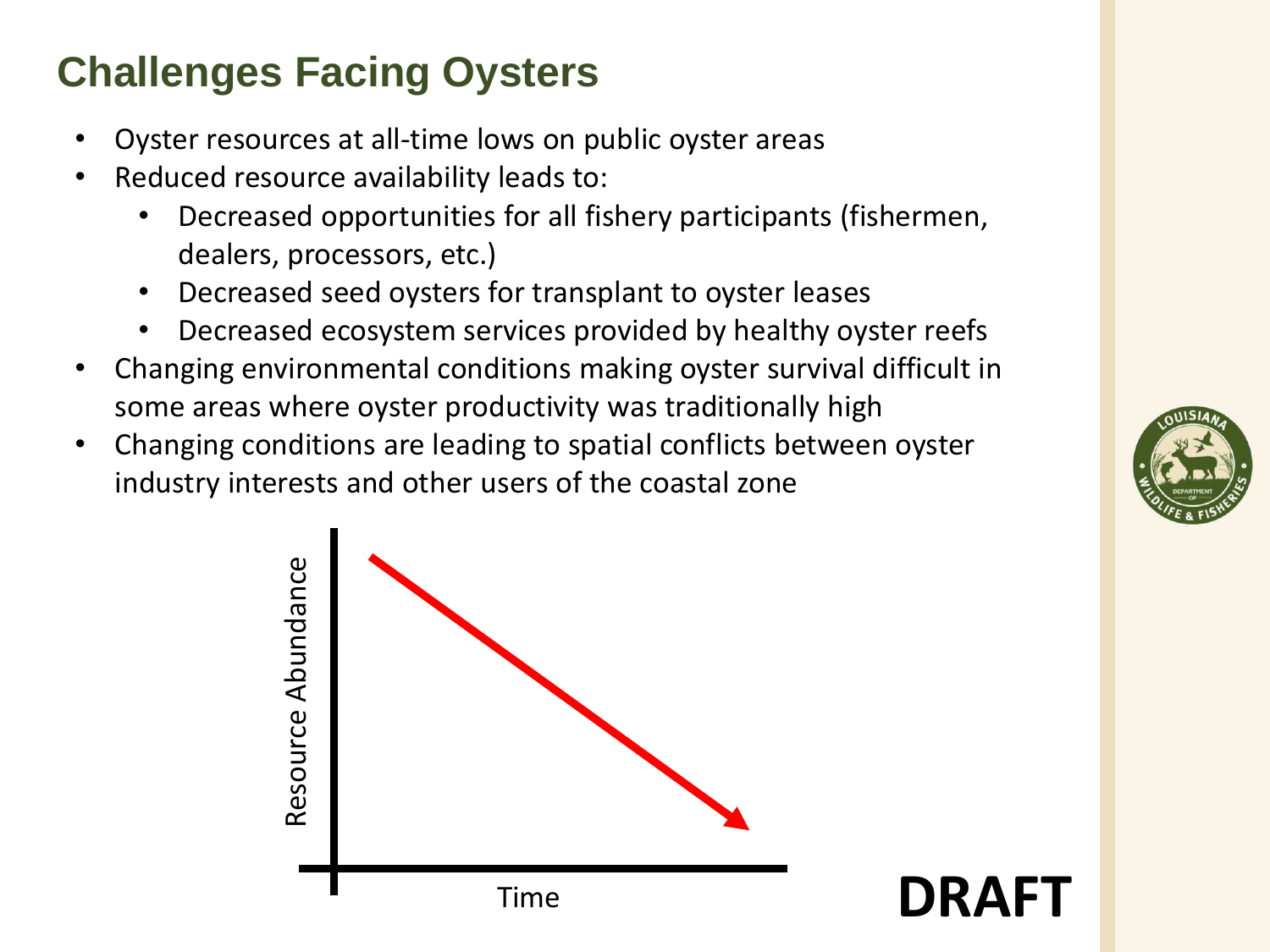### **Overall Needs**

- Increase harvestable oyster resources on public grounds
- Increase oyster resiliency in coastal zone to help resource bounce back from environmental and man-made perturbations
- Decrease spatial conflict between oyster industry and other coastal zone user groups
- Develop full accountability and record-keeping on lease-by-lease basis
- Provide the oyster industry with meaningful options for adapting to coastal changes
- Adequately document hydrologic changes, especially salinity, occurring in the coastal zone
- Restore conducive hydrologic conditions, where feasible

# Total Funding Need **\$132 million**

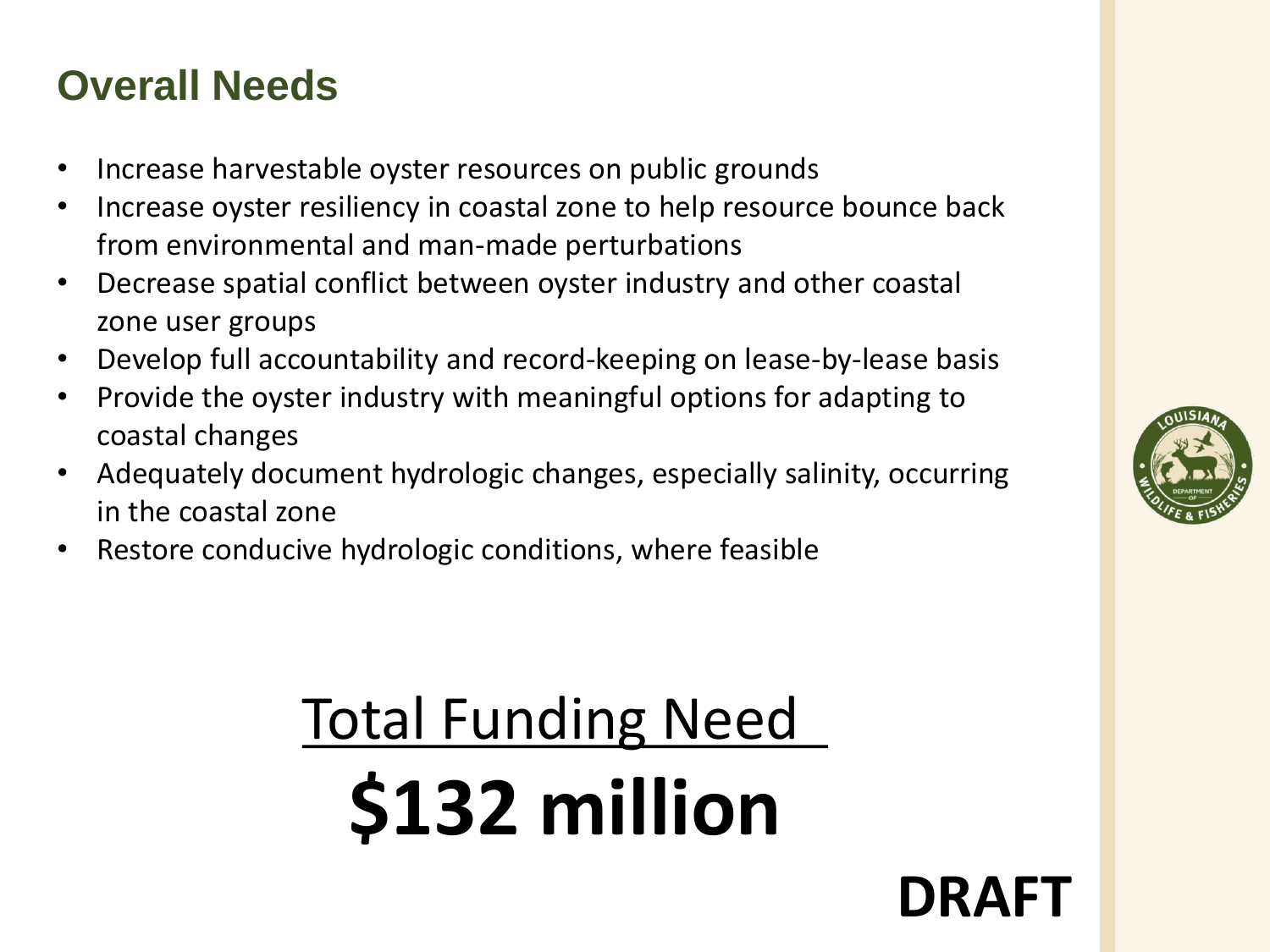### **Management and Rehabilitation Strategic Initiatives**

- 1. Traditional Cultch Planting and Water-Bottom Mapping (\$13.6 million)
- 2. Cultch Planting with Remote-Set Oysters (\$12 million)
- 3. Development of Spawning Stock Sanctuary Network (\$13.8 million)
- 4. Expansion of Alternative Oyster Aquaculture (\$10 million)
- 5. Private Oyster Lease Rehabilitation (POLR) Program (\$12 million)
- 6. Expansion of Hydrologic Monitoring (\$5 million)
- 7. Non-Renewal of Unproductive Oyster Leases (\$5 million)
- 8. Establishment of Cultivation and Production Requirements on Leases (\$5 million)
- 9. Establishment of New Public Oyster Areas (\$5 million)
- 10. Mississippi River Gulf Outlet Hydrologic Restoration (MRGO) (\$1.6 million)
- 11. Restoration of the Bohemia Spillway water control structure (\$24.3 million)
- 12. Research and Development (\$25 million)

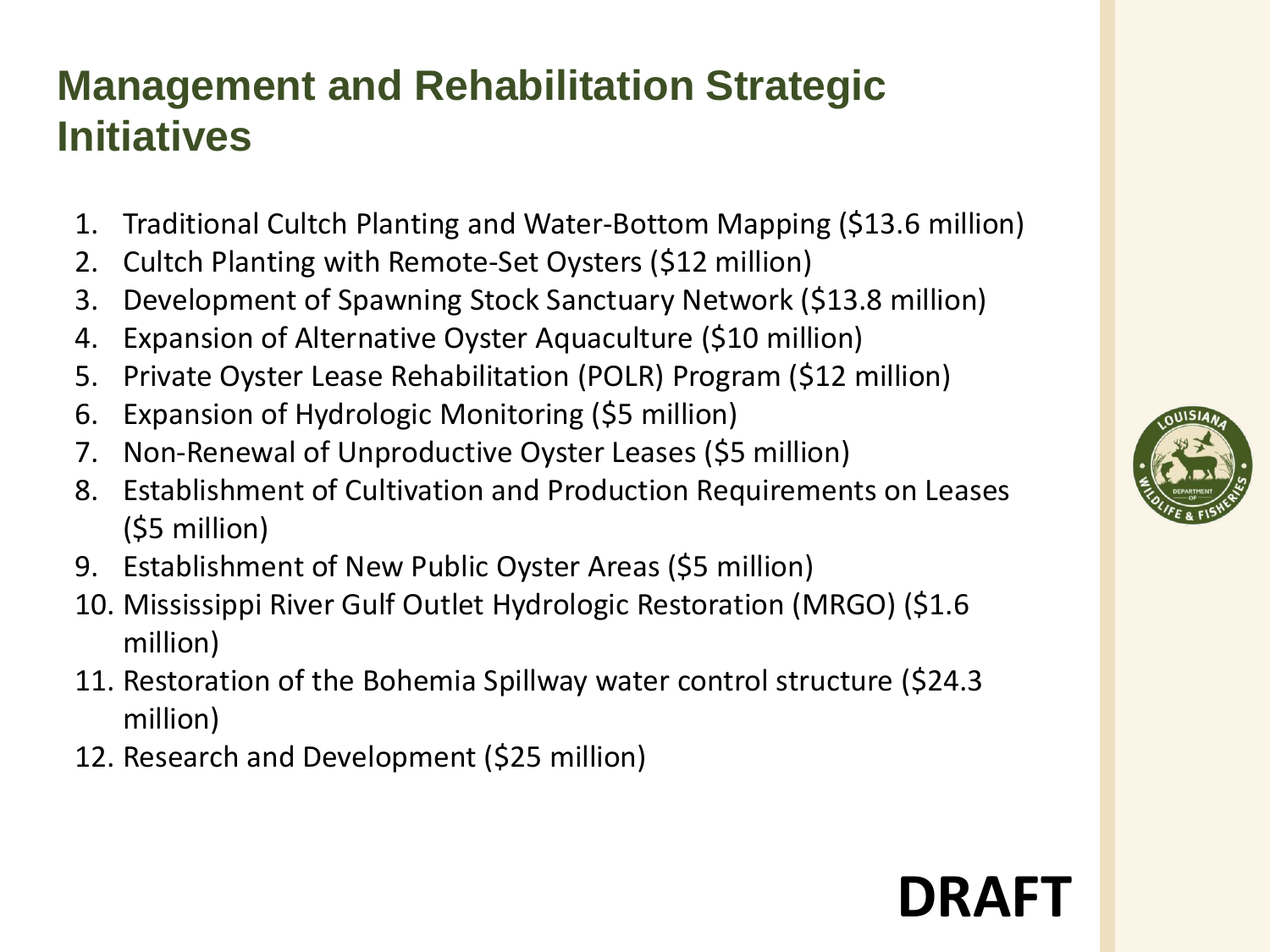